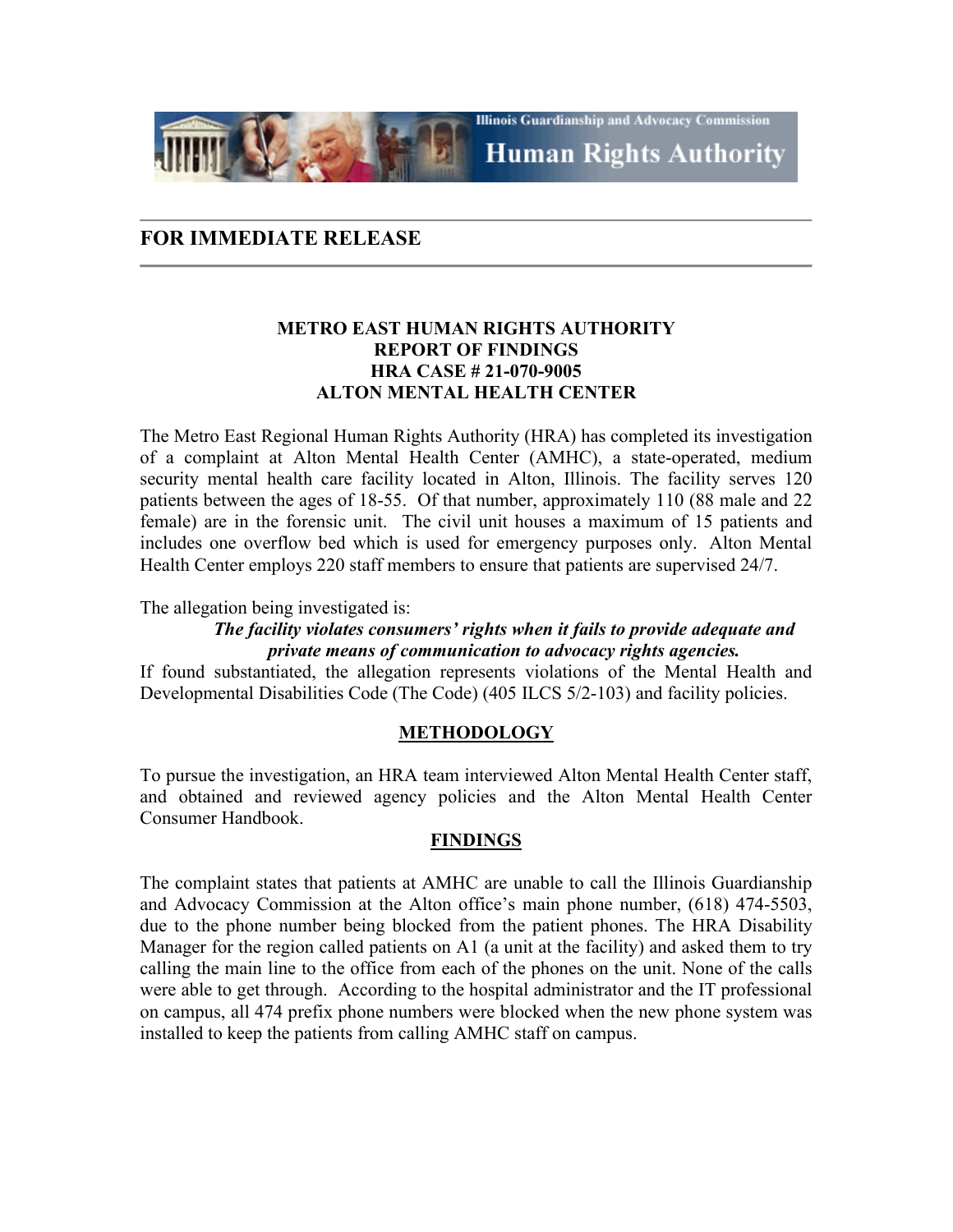The HRA learned that the (618) 462-4561 phone number that is listed as IGAC's phone number on the patient units and in the patient handbook is an old, obsolete number that should have been removed when the new phone system was installed.

The HRA also learned that when the numbers were blocked, patients were no longer able to call other units in the facility. Patients at AMHC have historically been allowed to call each other.

HRA brochures and handouts, frequently given to patients at AMHC, list the (618) 474- 5503 phone number. IGAC does not promote or provide consumers the 462 phone number. The HRA feels this could make it challenging and confusing for patients attempting to contact IGAC.

#### **MANDATES/REGULATIONS**

According to the Mental Health and Developmental Disabilities Code (405 ILCS 5/2- 103)

 Sec. 2-103. Except as provided in this Section, a recipient who resides in a mental health or developmental disabilities facility shall be permitted unimpeded, private, and uncensored communication with persons of his choice by mail, telephone and visitation.

 (a) The facility director shall ensure that correspondence can be conveniently received and mailed, that telephones are reasonably accessible, and that space for visits is available. Writing materials, postage and telephone usage funds shall be provided in reasonable amounts to recipients who reside in Department facilities and who are unable to procure to such items. (b) Reasonable times and places for the use of telephones and for visits may be

established in writing by the facility director.

 (c) Unimpeded, private and uncensored communication by mail, telephone, and visitation may be reasonably restricted by the facility director only in order to protect the recipient or others from harm, harassment or intimidation, provided that notice of such restriction shall be given to all recipients upon admission.

#### **CONCLUSION**

As acknowledged by the administration, patients are blocked from calling the Alton IGAC office main phone number. The HRA finds that this complaint is **substantiated**. The Code states that Unimpeded, private and uncensored communication by mail, telephone, and visitation may be reasonably restricted by the facility director only in order to protect the recipient or others from harm, harassment or intimidation, provided that notice of such restriction shall be given to all recipients upon admission (405 ILCS 5/2-103).

Further, the Code requires in Section 5/2-200 that:

"Every facility shall also post conspicuously in public areas a summary of the rights which are relevant to the services delivered by that facility as well as contact information